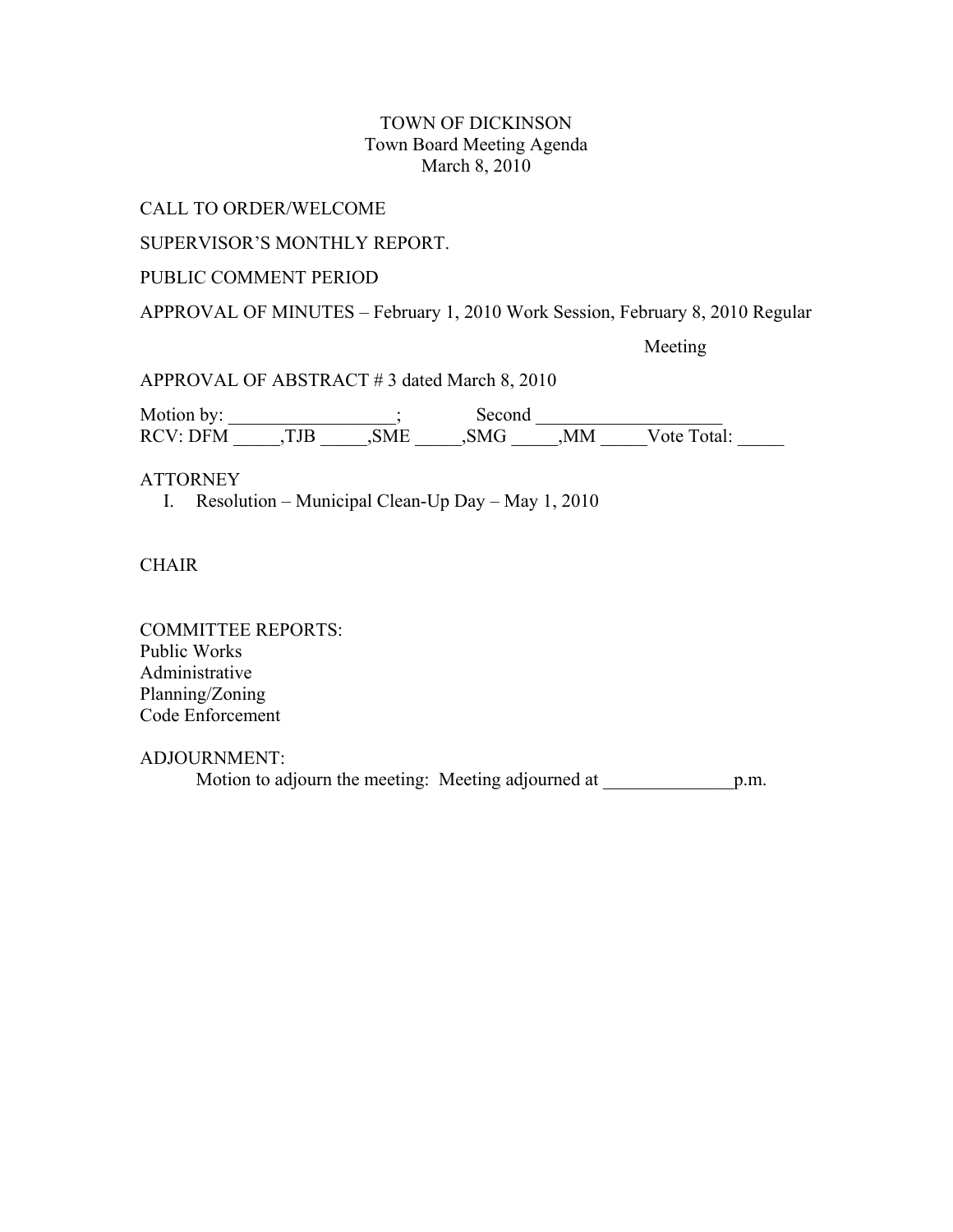#### **MARCH 8, 2010 – REGULAR MEETING**

 The Regular meeting of the Town Board of the Town of Dickinson was called to order by Supervisor Michael A. Marinaccio on Monday, March 8, 2010 at 6:00 PM in the Town Hall, 531 Old Front St., Binghamton, NY.

 The members of the Town Board present were: Michael A. Marinaccio, Supervisor Danny F. Morabito, Councilman Thomas J. Burns, Councilman Sharon M. Exley, Councilwoman Stephen M. Gardner, Councilman

 Also attending: Oliver N. Blaise, III, Esq., Town Attorney Cheryl L. DePofi, Town Clerk

 Supervisor Marinaccio read his Supervisor's report for the month of March, 2010. He added that our Town Court was the  $5<sup>th</sup>$  busiest Court in the County for 2009 realizing \$625,000 and was ahead of the Town of Vestal.

### **PUBLIC COMMENTS**

 Jim Love asked what's next for the Bevier St. property now that the house is gone. The Town can either keep the property or sell it. Attorney Blaise explained the Church that is the owner needs to file the paperwork with the Court in order to transfer it to the Town. The church will be given a deadline on the filing of the paperwork.

 On motion by Councilman Morabito, seconded by Councilwoman Exley to approve the minutes of February 1, 2010 Work Session and the February 8, 2010 regular meeting as presented. All in favor. Vote  $Ayes - 5$ , Nays  $- 0$ .

 On motion by Councilman Gardner, Seconded by Councilwoman Exley to approve the vouchers contained in abstract #3, dated March 8, 2010 for payment. General Fund - \$55,868.92, Part Town - \$938.98, Highway - \$22,481.65, Light - \$5,318.25, Refuse & Garbage - \$8,266.83, Sewer Operating - \$2,588.77, Water Operating - \$6,405.34, and Water Debt - \$1,575.00. Total abstract - \$103,443.74. All in favor. Vote Ayes – 5, Nays – 0.

### **ATTORNEY RESOLUTION 2010-3**

The following Resolution was offered by Councilman Morabito who moved its adoption, seconded by Councilman Burns to wit:

 BE IT RESOLVED, by the Town Board of the Town of Dickinson, Broome County, New York as follows:

 **RESOLUTION DESIGNATING MAY 1, 2010 AS MUNICIPAL CLEAN UP DAY FOR THE TOWN OF DICKINSON**